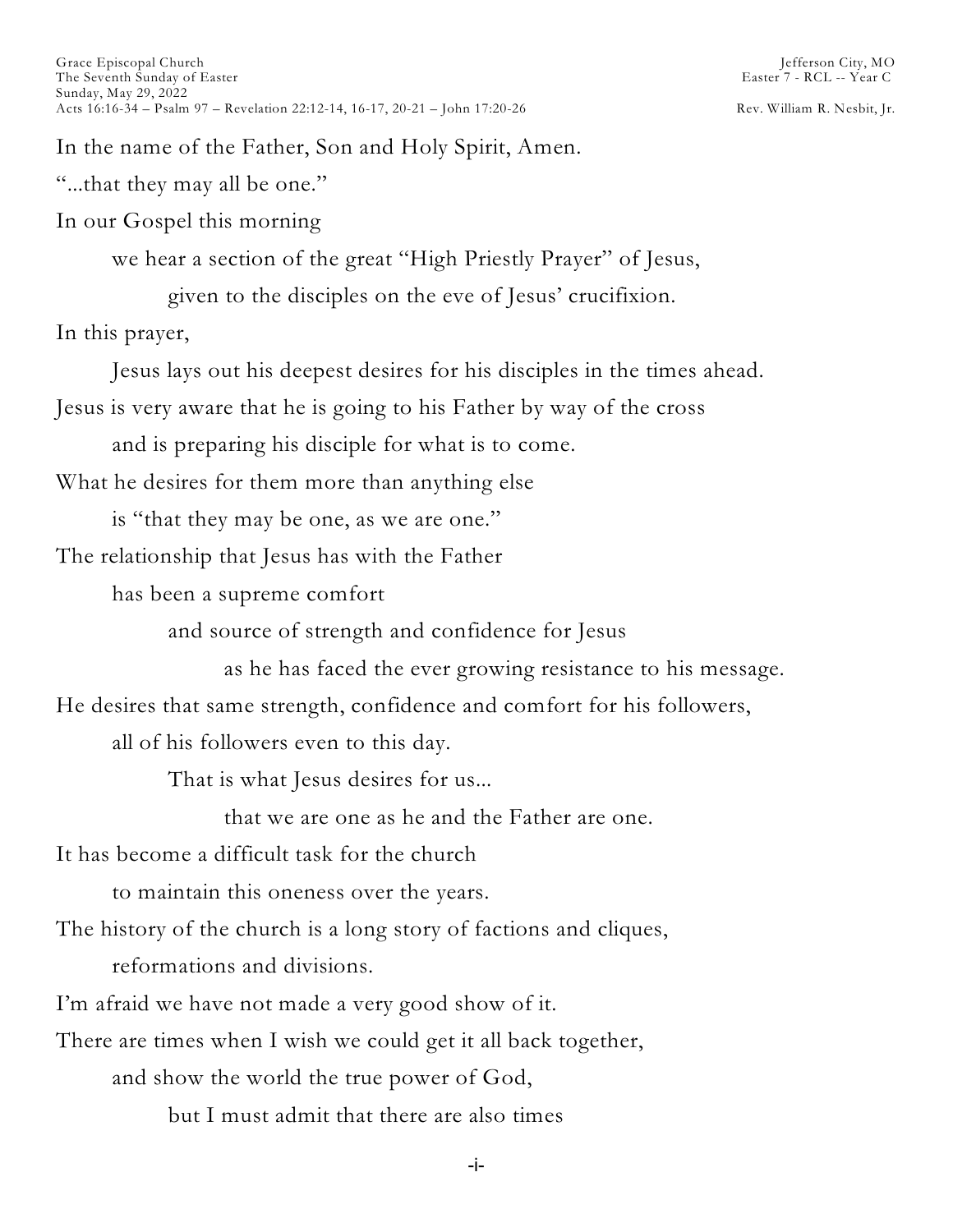when I am glad that there are so many different churches, and it seems right to me that the church is different

in different places and for different people.

And I wonder if this might be part of God's plan after all.

As I read this passage today

I wondered if Jesus might not be one with the Father

in a different way than we now see oneness.

At the core of our faith is the great mystery of the Trinity –

One God in three persons,

or as we say, or used to say in the Creed of Athanasius

"... one God in Trinity, and Trinity in Unity,

neither confounding the Persons, nor dividing the Substance.

For there is one Person of the Father,

another of the Son,

and another of the Holy Ghost.

But the Godhead of the Father, of the Son, and of the Holy Ghost,

is all one, the Glory equal, the Majesty co eternal."

These words may be clear in their philosophical intent,

but they sure do seem to confound common sense.

Three persons separate, yet one substance, one majesty, one glory?

Might this mysterious Trinity be in some way the oneness that Jesus wants for us?

If so, how do we enter into this mystery?

I found an interesting quote in one of my sermon helps,

a quote from one of the great lights of the early church. His name is Athenasius.

You may know him as the great defender of Nicean theology? Well, Athanasius advised his flock to always breathe Christ. I know that sounds a little weird and awfully simple,

but the more I thought about it the more I liked it.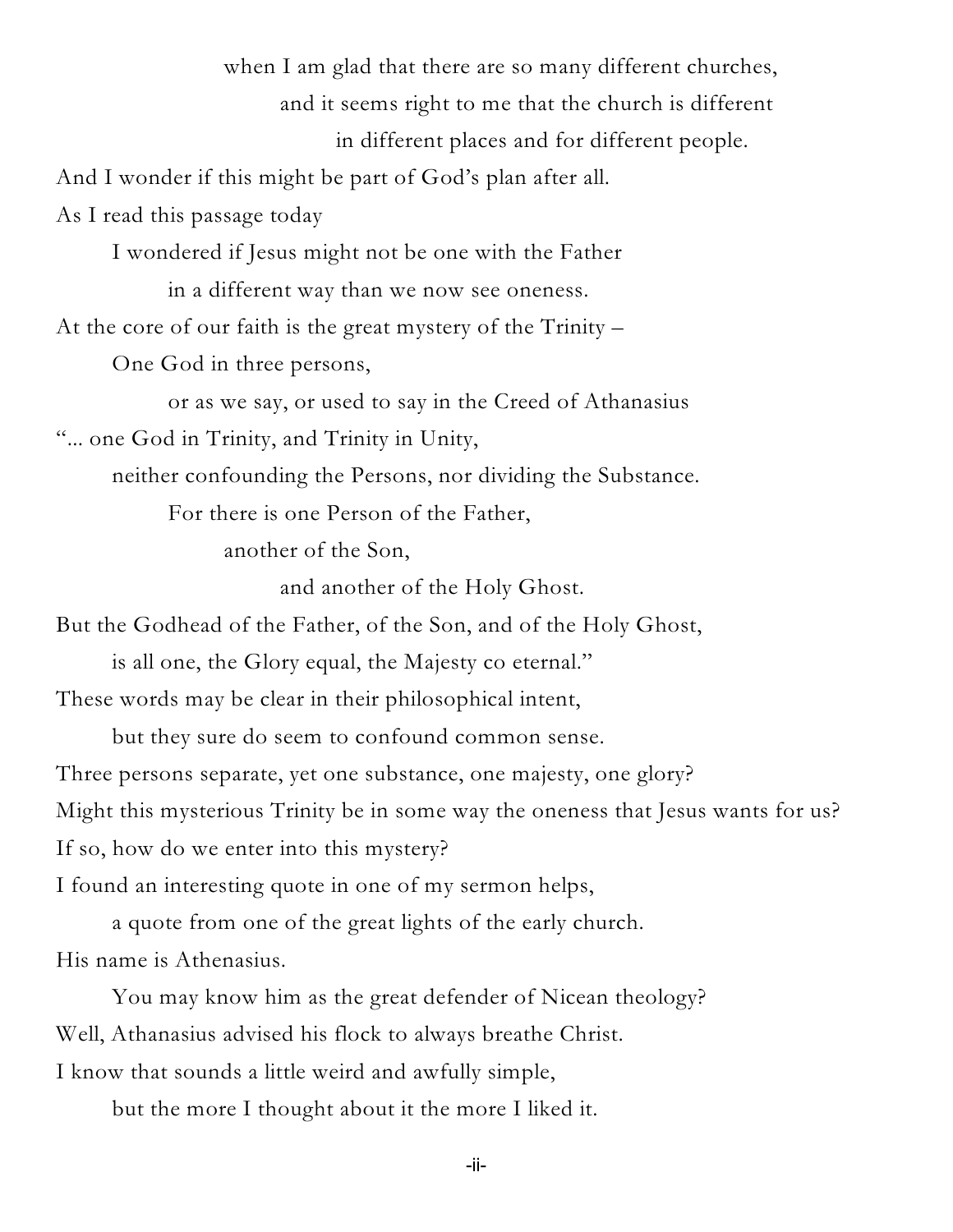I liked it for a lot of reasons

but the first one is that breath and spirit

are the same word in both Hebrew and Greek,

rûach in Hebrew

and pneuma in Greek,

so there is a deep poetry to his statement.

Inhale the spirit of Christ.

The second is the simplicity.

Always breathe Christ.

Anybody can do that.

Any time, any place.

Breathe in. Breathe out.

We may be too busy for church,

or bible study,

or even prayer,

but there is always time to breathe.

So what does all this have to do with unity,

with Jesus and the Father being one?

If that oneness is reflected in the Trinity,

and it is,

then that means that there must be a separateness that goes along with,

and indeed is essential to, the oneness.

As a society, we are struggling with this problem;

the problem of healthy separateness.

Whether it is politics,

or religion,

or any of the many groups to which we subscribe,

our differences seem to be tearing us apart.

The demand for same-ness,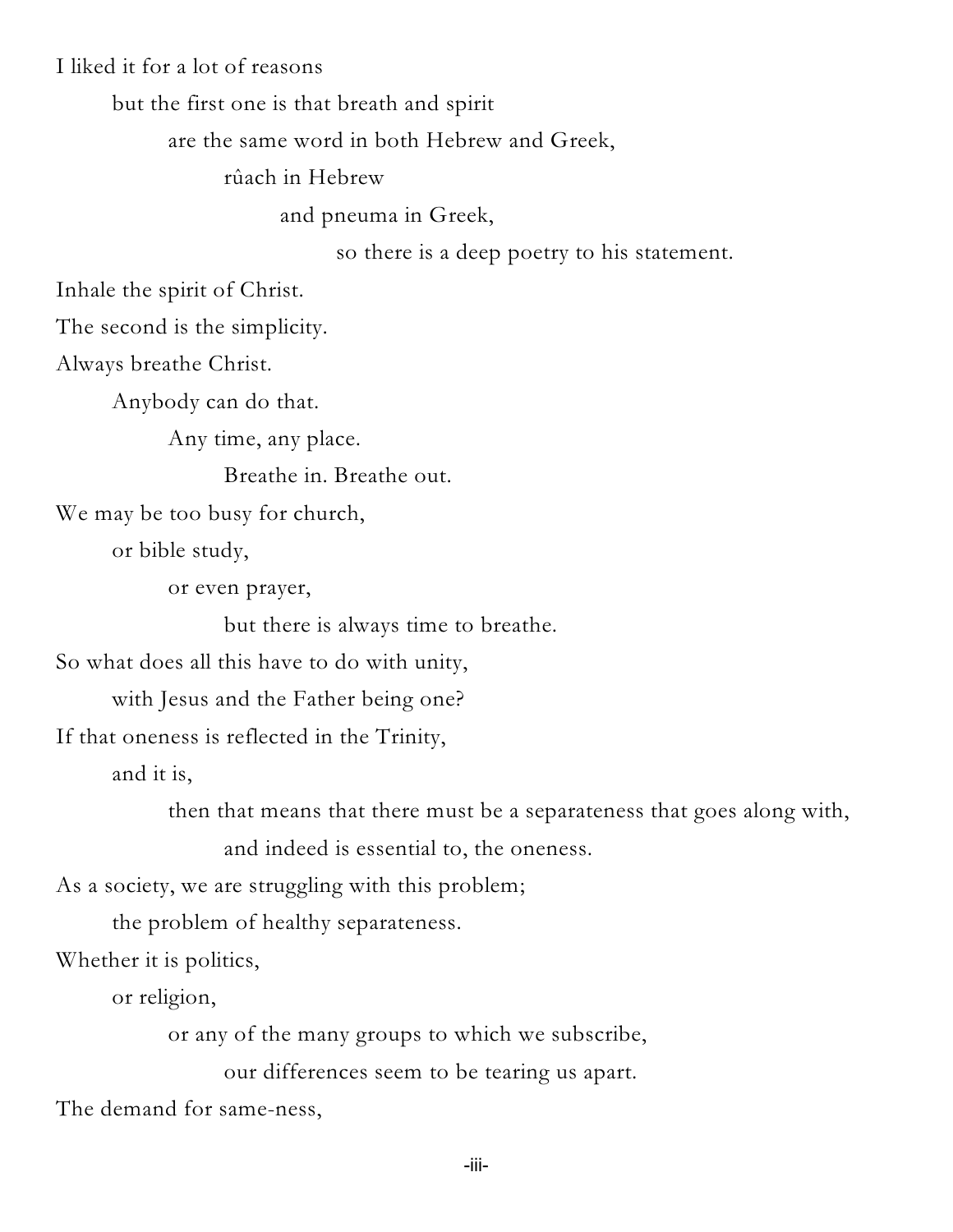the litmus test for purity of thought,

is tearing apart the abiding sense of community

that has always been the hallmark and strength of our society.

To be clear,

I'm sure this isn't something we have ever **not** struggled with,

but it seems to me that we have been giving in too easily of late to the path of blaming and hating others.

> Of trying to find unity by discarding our differences, and shunning those different from us.

Jesus' prayer convicts us across the ages.

"Righteous Father,

the world does not know you, but I know you;

and these know that you have sent me.

I made your name known to them,

and I will make it known,

so that the love with which you have loved me

may be in them, and I in them."

Jesus said earlier,

"As you, Father, are in me and I am in you,

may they also be in us,

so that the world may believe that you have sent me."

Are we who profess to be his followers, all of us,

being the answer to Jesus' prayer, as he intended?

Is that what we are doing?

Yes, we want to be one,

but is our one too small, too limited, too exclusive?

How can we change our exclusive one into an inclusive one?

How do we change our "everyone must think and look like me" one,

into a mysterious unity in Trinity one?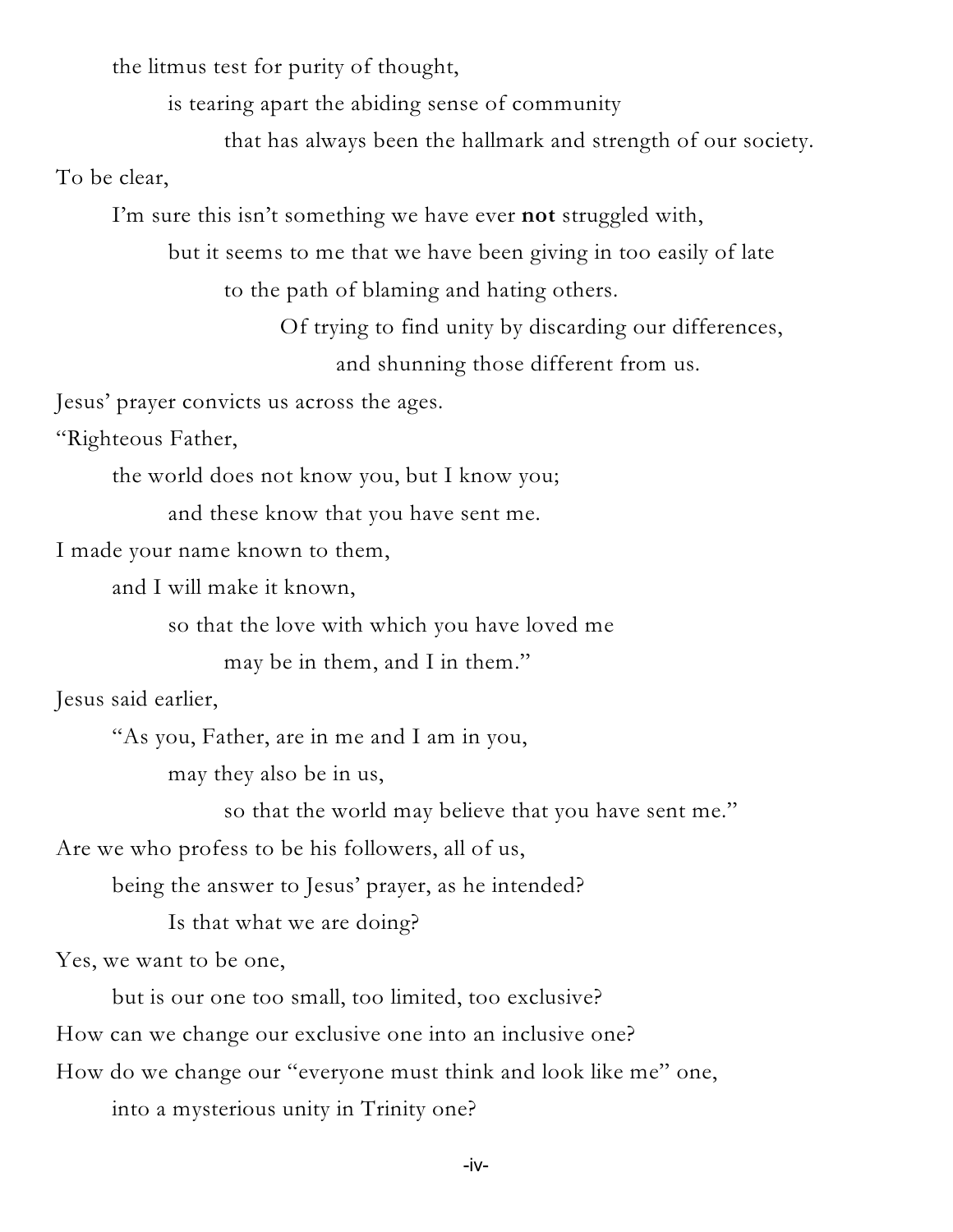How do we get there from here? There are some, sadly, who say we can't get there from here.

I am not one of those.

There is a way.

We must find it.

And when we do,

we in the church must share what we have found and lead others into this new way of being one without having to be the same.

A way of being one that not only allows for differences,

but celebrates and revels in them.

I think one way to start

is the way that Athanasius led his followers

to defend the Nicean theology.

Always breathe Christ.

When we breathe in the loving-kindness

that Jesus is extending to us right now,

whenever and wherever right now is,

and experience the forgiveness that he won for us on the cross,

the loving acceptance from the Father,

there is really only one way to breathe out,

with that same loving-kindness to all those around us.

Breathe in, breathe out.

Always breathe Christ.

It is through this breath

that we can find the means of grace and the hope of glory.

When you feel the urge to respond in anger,

breathe Christ.

When you feel the urge to dismiss or disparage the speech or thoughts of others,